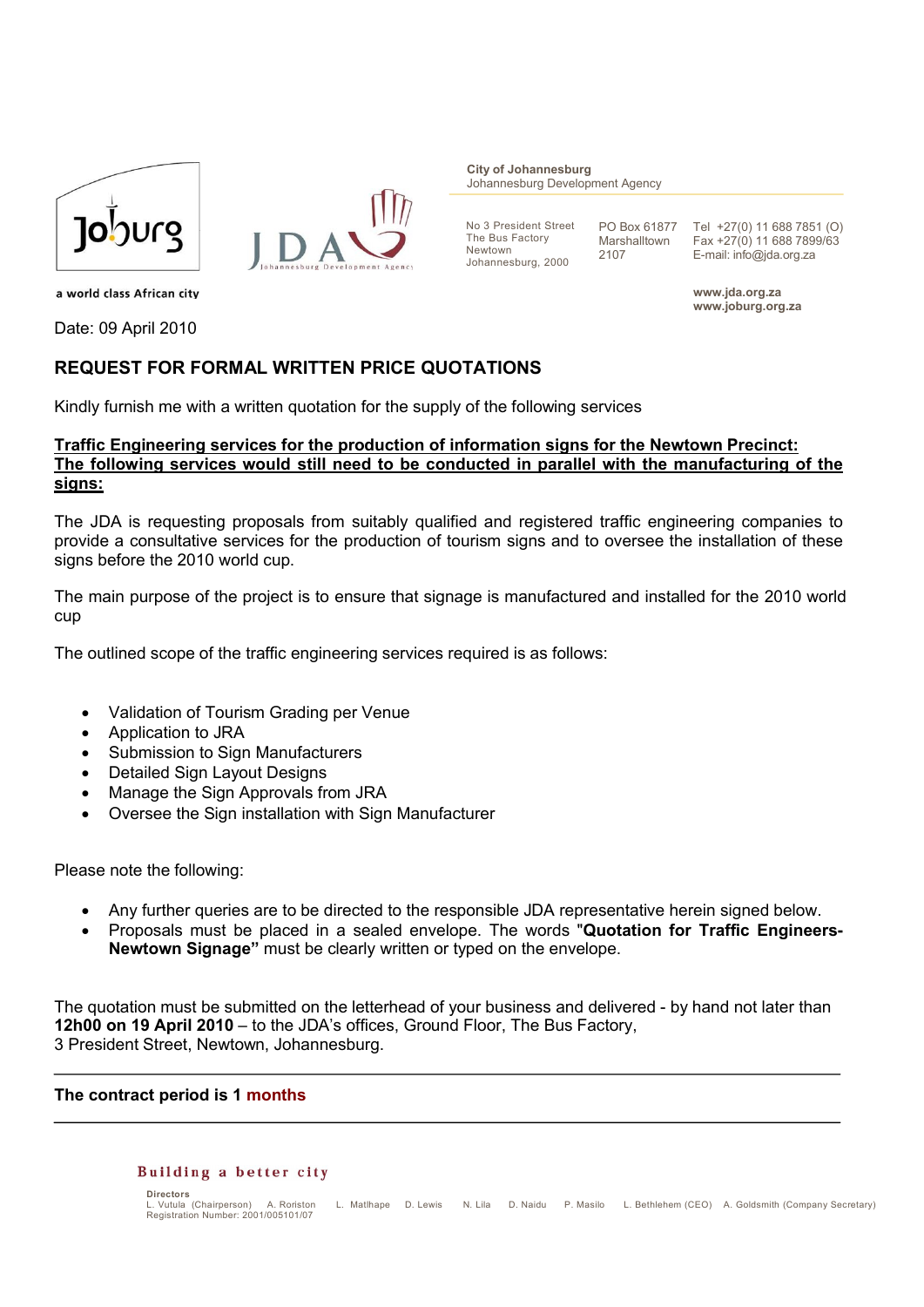The following conditions will apply:

- A valid Tax Clearance Certificate must be submitted
- Price(s) quoted must be valid for at least thirty (30) days from date of your offer.
- Price(s) quoted must be firm and must be inclusive of VAT.
- A firm delivery period must be indicated.
- If the price quoted is above R 30 000 inclusive of VAT), the quotation will be evaluated in terms of the 80/20 preference point system as prescribed in the Preferential Procurement Policy Framework Act (No 5 of 2000). For this purpose the Tax Clearance Certificate, Declaration of Interest and the BEE Forms are enclosed and must be scrutinized, completed and submitted together with your quotation.
- The successful provider will be the one scoring the highest point

NB: No quotations will be considered from persons in the service of the state

Failure to comply with these conditions may invalidate your offer.

Yours faithfully **Celestine Mouton Development Manager** 011 688 7851 cmouton@jda.org.za

- $1$  \* MSCM Regulations: "in the service of the state" means to be -
- (a) a member of –
- (i) any municipal council;

 $\overline{a}$ 

- (ii) any provincial legislature; or
- (iii) the national Assembly or the national Council of provinces:
- (b) a member of the board of directors of any municipal entity;
- (c) an official of any municipality or municipal entity;
- (d) an employee of any national or provincial department, national or provincial public entity or constitutional institution within the meaning of
- the Public Finance Management Act, 1999 (Act No.1 of 1999);
- (e) a member of the accounting authority of any national or provincial public entity; or
- (f) an employee of Parliament or a provincial legislature.

## **PRESENTATION OF QUOTATIONS**

Submissions are to consist of a short (not to exceed 30 pages) and comprehensible report that must provide the JDA with sufficient information to make a sound and fair evaluation of the quotation as well as the experience and capability of the applicant to undertake and manage the project successfully. The report should **use the same item numbers as below** for the required sections of the report. The following information must be clearly spelt out :